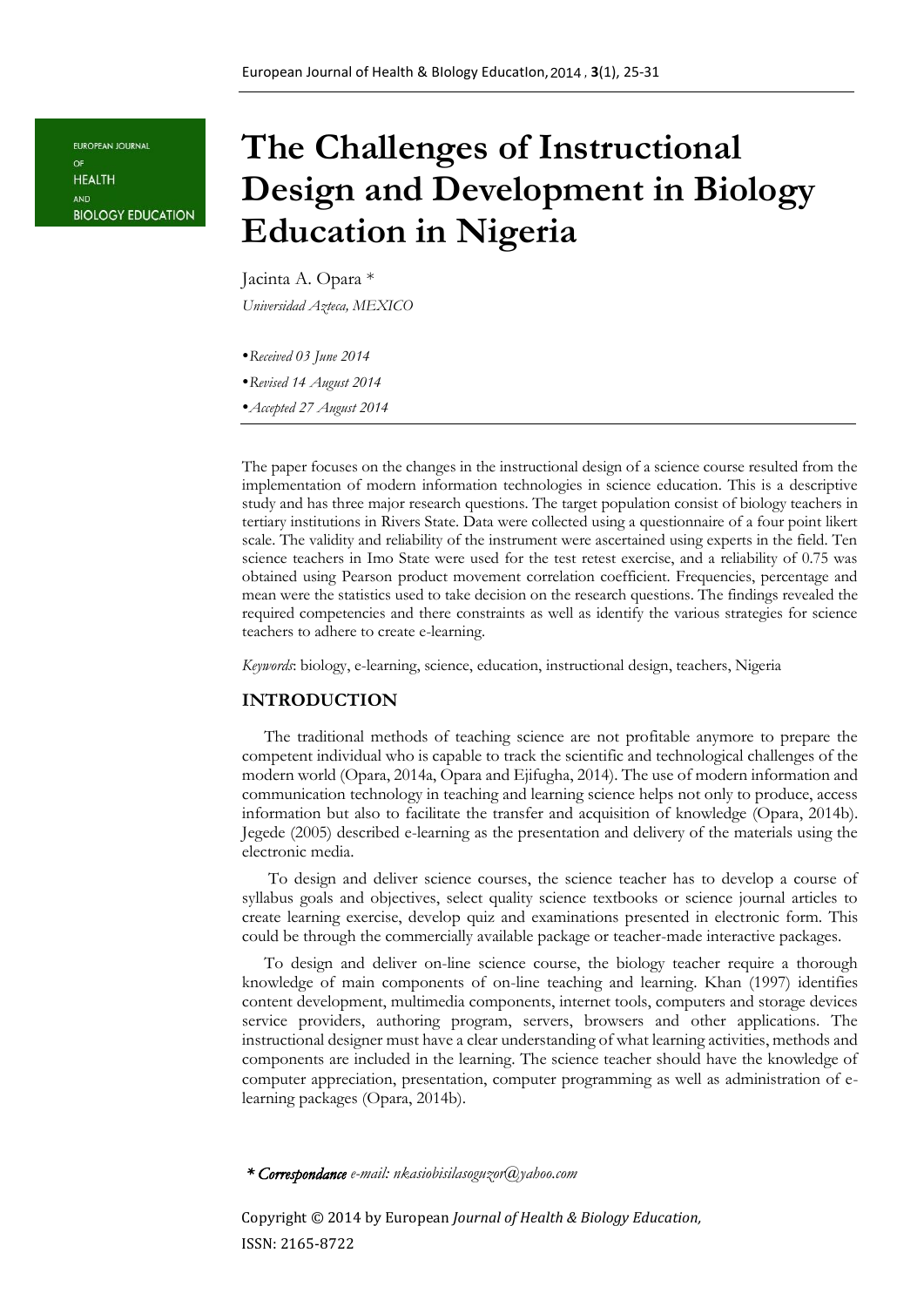|                                           | Traditional<br>Approach                                                                                                                                                                      | <b>Modern Approach</b>                                                                                                                                                                                                                                                                                                                                                                                                                                                                                |
|-------------------------------------------|----------------------------------------------------------------------------------------------------------------------------------------------------------------------------------------------|-------------------------------------------------------------------------------------------------------------------------------------------------------------------------------------------------------------------------------------------------------------------------------------------------------------------------------------------------------------------------------------------------------------------------------------------------------------------------------------------------------|
| Learning method                           | Face to face<br>(F2F) meeting<br>in auditory                                                                                                                                                 | F2F meeting in auditory<br>-<br>Pure e-learning (distance learning)<br><b>Blended learning</b>                                                                                                                                                                                                                                                                                                                                                                                                        |
| Learning activities<br>Learning resources | Lecture (F2F)<br>Assignments<br>(F2F)<br>Presentations<br>(F2F)<br>Testing for<br>grading(F2F)<br>Different kinds<br>of printed<br>materials<br>mainly: books,<br>handouts,<br>journals etc. | Lecture (F2F, or using IT: Video lectures, video<br>conferencing<br>Assignments (F2F or using IT)<br>$\overline{\phantom{m}}$<br>Presentations (F2F or using IT)<br>-<br>Self-control testing (mainly using IT)<br>-<br>Synchronous and asynchronous activities (forums,<br>۰<br>chats, etc.)<br>Tools of web 2.0 (blogs, wikis, etc.)<br>-<br>Different kinds of printed materials mainly: books,<br>Ξ.<br>handouts, journals etc.<br>CD and DVD resources<br>Electronic libraries<br>Web pages etc. |
| Work with a target<br>group               | There is some lack of<br>individual work with<br>the target group                                                                                                                            | A learning process is directed to both, a target group and<br>each individual from this group. In e-learning, it is much<br>easier to organize individual consultations with individual<br>members of a target group.                                                                                                                                                                                                                                                                                 |

#### **Table 1. Comparing Traditional Approach and Modern Approach**

The selection of instructional tools depends on the specific features of a particular science course. In essence, different set of instructional tools and techniques are required to develop instructional design for different science courses (Opara, 2014c).For instance, to compare the tools and techniques used to develop the traditional approach to science education with the modern approach using information and communication technology.

Indeed, the tools and techniques used to develop e-learning course enable learners not to be tied to the particular time and particular space in which it is an important and attractive features of e-learning.

# **Purpose of the study**

The purpose of the study is aimed to:

- i. Determine the competency needed by the science teacher in the instructional design for e-learning.
- ii. Find out the constraints in acquiring the needed competencies.
- iii. To suggest strategies to create modern e-learning for science course.

# **Research questions**

The following research questions guided the study:

- i. What are competencies required by the science teacher in instructional design for e-learning?
- ii. What are constraints in acquiring the needed competencies?
- iii. What strategies could be adhered to by the science teacher to create modern elearning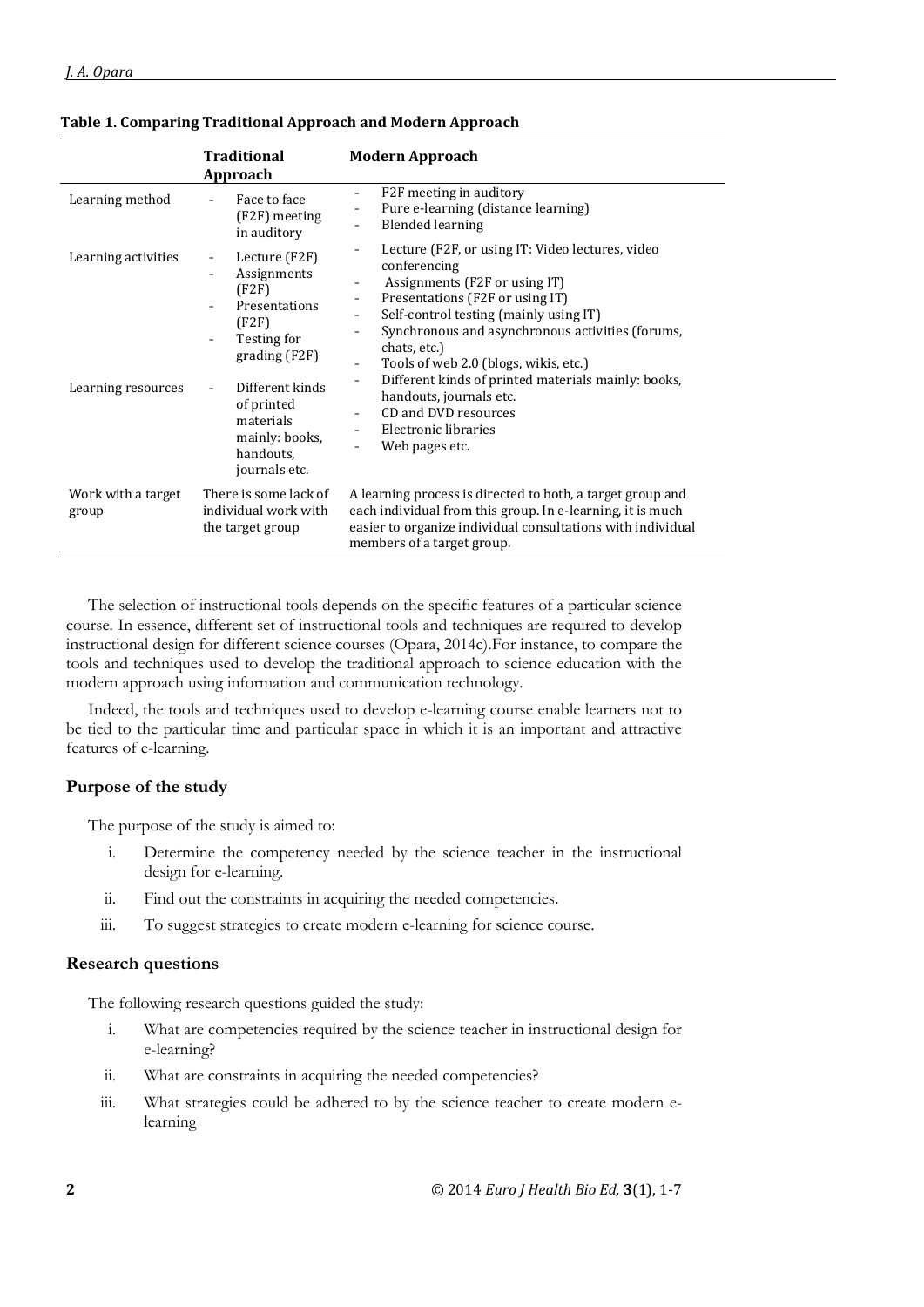#### **Statement of problem**

Today teaching is a concept that demands that teachers should not only have the knowledge and skills but also the professional competencies in the use of information and communication technology to not only process and access information but to facilitate the transfer acquisition of knowledge. However, in the tertiary institutions, e-learning appear not to be only inadequate but also of poor designed quality. Thus, the teachers and students do not effectively utilize learning opportunities provided by such e-learning process.

This situation demand appropriate design and use of quality e-learning especially in science courses to enhance quality teaching and learning, and achieve educational objectives of the learners.

#### **METHODOLOGY**

The study used a descriptive survey research design to find out the quality of the instructional design for e-learning in science courses and the strategies to be adopted for efficient and effective teaching and learning.

#### **Population of the study**

The population of the study comprises of all the science teachers in the public tertiary institutions in Rivers State.

#### **Sample and sampling technique**

Sample random sampling technique was used in selecting thirty-five (35) teachers from six public tertiary institutions in Rivers State.

#### **Instruments**

The research developed a questionnaire titled "Electronic Learning Design Questionnaire" (ELDQ) was used for data collection. It consists of two sections. Section I provides the personal data of the respondent. Section II has A, B and C in which A provides information for research question I and B for research question 2; C for research question 3. The instrument was face validated by four science teachers from some of these tertiary institutions. The four point likert scale was used as follows: Strongly disagree  $= 1$  point; Disagree  $= 2$ points; Agree = 3 points and Strongly Agree = 4 points.

#### **Method of data analysis**

Frequencies, percentages and mean were the statistics used to take decision on the research questions. The 210 copies of questionnaires were duly returned, indicating 100% return rate. A mean of 2.50 is used for the cut off point for acceptance.

#### **RESULTS**

The data collected and analyzed are presented in the order of research questions as follows:

**Research Question I:** What are the needed competency levels of the science teacher in instructional design for e-learning of science courses?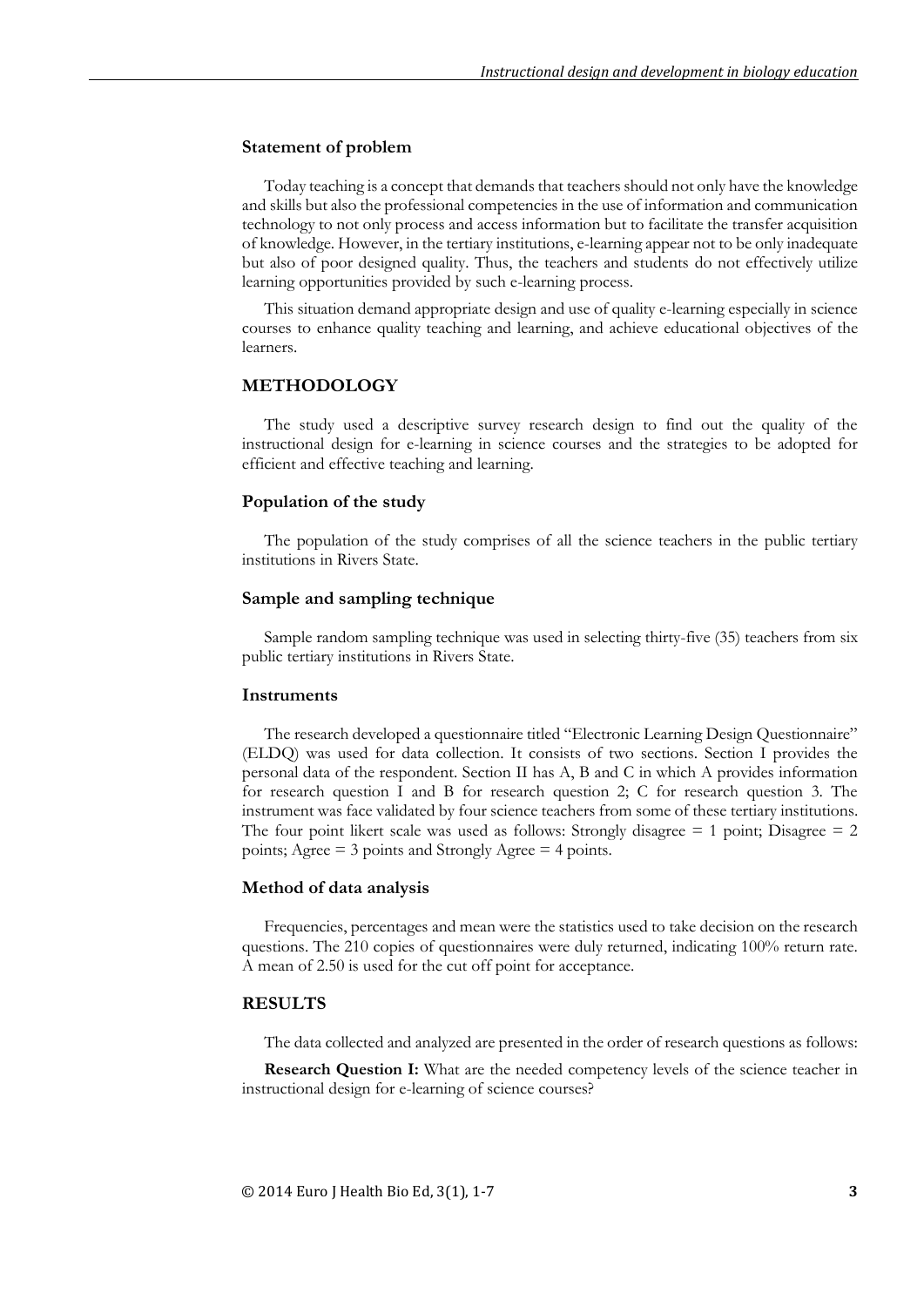| S/N | Needed competencies for e-learning<br>instructional design           | <b>SA</b> | A  | D            | <b>SD</b>      | X    | <b>Remarks</b> |
|-----|----------------------------------------------------------------------|-----------|----|--------------|----------------|------|----------------|
| 1.  | Internet browsing                                                    | 197       | 12 | $\mathbf{1}$ |                | 3.83 | Accepted       |
| 2.  | Sending and receiving email                                          | 183       | 24 | 2            | 1              | 3.85 | Accepted       |
| 3.  | Web based training                                                   | 181       | 22 | 5            | 2              | 3.81 | Accepted       |
| 4.  | Using of electronic libraries                                        | 187       | 20 | 2            | $\mathbf{1}$   | 3.87 | Accepted       |
| 5.  | Using of synchronous and asynchronous<br>communication               | 162       | 37 | 9            | $\overline{c}$ | 3.71 | Accepted       |
| 6.  | Preparation of presentation packages (Power<br>Point Presentation)   | 190       | 19 | $\mathbf{1}$ |                | 3.92 | Accepted       |
| 7.  | Multimedia presentation                                              | 184       | 22 | 2            | 2              | 3.86 | Accepted       |
| 8.  | Slide presentation                                                   | 181       | 17 | 7            | 2              | 3.82 | Accepted       |
| 9.  | Presentation of word processing packages                             | 192       | 15 | 3            |                | 3.90 | Accepted       |
| 10. | Formatting of presentation packages                                  | 187       | 14 | 6            | 3              | 3.84 | Accepted       |
| 11. | Preparation of simple instructional packages                         | 182       | 22 | 4            | 2              | 3.82 | Accepted       |
| 12. | Programming language                                                 | 170       | 29 | 5            | 3              | 3.71 | Accepted       |
| 13. | Implementation of commercially available<br>packages                 | 169       | 39 | $\mathbf{1}$ | $\mathbf{1}$   | 3.79 | Accepted       |
| 14. | Validation and evaluation of commercially<br>available packages      | 160       | 39 | 8            | 3              | 3.70 | Accepted       |
| 15. | Production, validation and evaluation of<br>teacher-centred packages | 180       | 25 | 3            | 2              | 3.83 | Accepted       |

**Table 2. Needed competencies for e-learning instructional design**

Data on Table 1 above, indicate that all the items have their mean score above 2.50. This shows that the science teacher needed these competencies for a quality instructional design

| S/N | Constraints in acquiring needed<br>competencies                                                | <b>SA</b> | A  | D              | <b>SD</b>                | X    | <b>Remarks</b> |
|-----|------------------------------------------------------------------------------------------------|-----------|----|----------------|--------------------------|------|----------------|
| 1.  | High cost of ICT provision                                                                     | 192       | 17 | $\mathbf{1}$   | $\overline{\phantom{a}}$ | 3.91 | Accepted       |
| 2.  | Poor computer literacy                                                                         | 187       | 20 | $\overline{2}$ | $\mathbf{1}$             | 3.87 | Accepted       |
| 3.  | Poor power supply                                                                              |           | 9  | $\overline{a}$ | $\overline{\phantom{a}}$ | 4.13 | Accepted       |
| 4.  | Awareness problem                                                                              | 12        | 10 | 20             | 168                      | 1.36 | Rejected       |
| .5. | Inadequate training and retraining of<br>teachers on ICT based on advancement in<br>technology | 180       | 26 | $\overline{2}$ | 2                        | 3.85 | Accepted       |
| 6.  | Insufficient provision of the ICT facilities                                                   | 181       | 25 | 3              | $\mathbf{1}$             | 3.84 | Accepted       |
| 7.  | Institutional problems                                                                         | 183       | 17 | 7              | 2                        | 3.82 | Accepted       |
| 8.  | Lack of interest/resistance                                                                    | 19        | 11 | 59             | 119                      | 1.65 | Rejected       |
| 9.  | Technical difficulties                                                                         |           | 23 | $\overline{4}$ | $\overline{\phantom{a}}$ | 3.85 | Accepted       |
| 10. | Information overload                                                                           |           | 22 | 49             | 101                      | 1.99 | Rejected       |
| 11. | No enough time to use ICT facilities                                                           | 60        | 12 | 70             | 68                       | 2.30 | Rejected       |
| 12. | Inadequate funding                                                                             | 203       | 5  | $\mathbf{1}$   | 1                        | 3.95 | Accepted       |

**Table 3. Constraints in acquiring needed competencies**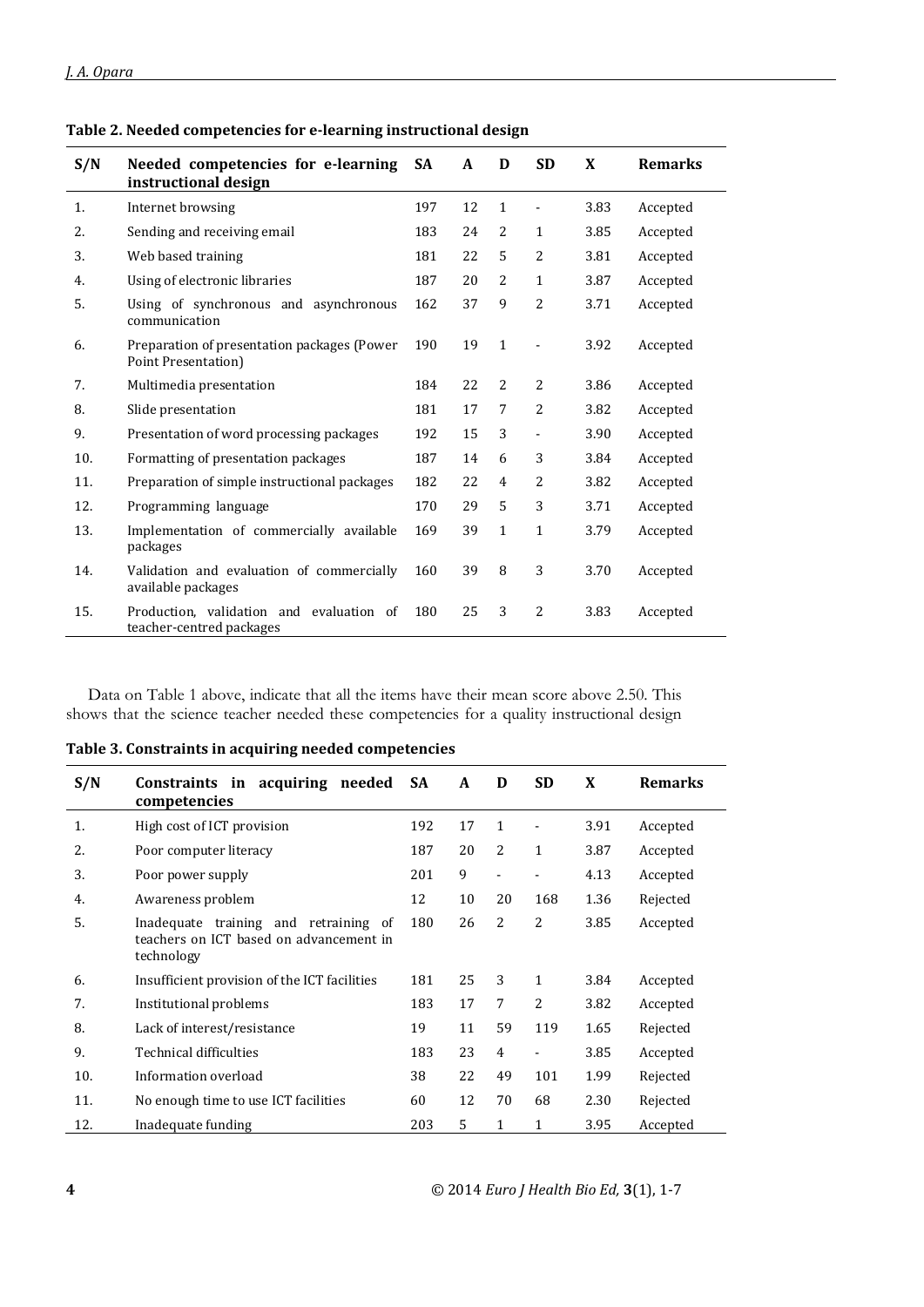| S/N | To create modern e-learning                                                                              |     | A           | D              | <b>SD</b>    | X    | <b>Remarks</b> |
|-----|----------------------------------------------------------------------------------------------------------|-----|-------------|----------------|--------------|------|----------------|
| 1.  | Prepare teaching in small portions                                                                       | 182 | 24          | 3              | $\mathbf{1}$ | 3.84 | Accepted       |
| 2.  | to<br>have<br>personal<br>Important<br>communication with learners                                       | 181 | 20          | 7              | 2            | 3.81 | Accepted       |
| 3.  | Inclusion of cognitive, affective<br>and<br>psychomotor domain of learning                               | 186 | 21          | $\overline{2}$ | $\mathbf{1}$ | 3.87 | Accepted       |
| 4.  | Well-structured learning content with<br>organized meta-data system                                      | 192 | 17          | $\mathbf{1}$   |              | 3.91 | Accepted       |
| 5.  | Develop instructional design for each<br>according<br>the<br>learning<br>course<br>to<br>specifications. | 201 | $7^{\circ}$ | $\mathbf{1}$   | $\mathbf{1}$ | 3.94 | Accepted       |
| 6.  | Every learning course should include<br>assessment tool                                                  | 190 | 18          | $\overline{2}$ |              | 3.78 | Accepted       |
| 7.  | Demonstration of each skill to build<br>competency                                                       | 180 | 22          | 6              | 2            | 3.81 | Accepted       |
| 8.  | Both teachers and students should be<br>computer literate, with less<br>formal<br>relationship           | 187 | 18          | 3              | 2            | 3.86 | Accepted       |
| 9.  | Create interactive and alive, free from time<br>and space learning course.                               | 180 | 26          | 3              | $\mathbf{1}$ | 3.85 | Accepted       |

#### **Table 4. To create modern e-learning**

and utilization of e-learning for effective teaching and learning process.

**Research Question 2:** What are the constraints in acquiring the needed competencies?

Table 2 shows that four out of the twelve items were rejected by the science teachers as not the constraints in acquiring needed competencies while the remaining 8 items were accepted.

**Research Question 3:** What strategies could be adhered to by science teachers to create modern e-learning?

Table 3 reveals that all the 9 items were agreed as ways and strategies to create modern elearning science course.

#### **DISCUSSION**

Findings from the study revealed in the table I that the science teachers require all the itemized competencies. This is because e-learning is multifaceted that embrace all forms of electronic devices that are employed in teaching and learning. The finding agree with Wikipedia (2014) which highlighted more on e-learning as all forms of electronically supported learning and teaching using information and communication system, including electronic educational technologies in learning and teaching. That conceptually e-learning is broadly synonymous with instructional technology, Information and Communication Technology (ICT) in Education, Ed Tech, Learning Technology, Multimedia Learning, Technology Enhanced Learning (TEL), Computer Based Instruction (CBI), Computer Managed Instruction, Computer Based Training (CBT), Computer Assisted Instruction or Computer-Aided Instruction (CAI), Internet-Based Training (IBT), Flexible Learning, Web-Based Training (WBT), Online Education, Virtual Education, Virtual Learning Environment (VLE), M-Learning, and Digital Education.

But Gambari and Chike-Okoli (2007) were very sceptical about the needed competencies to be acquired to ensure that advantage of e-learning technology is optimally exploited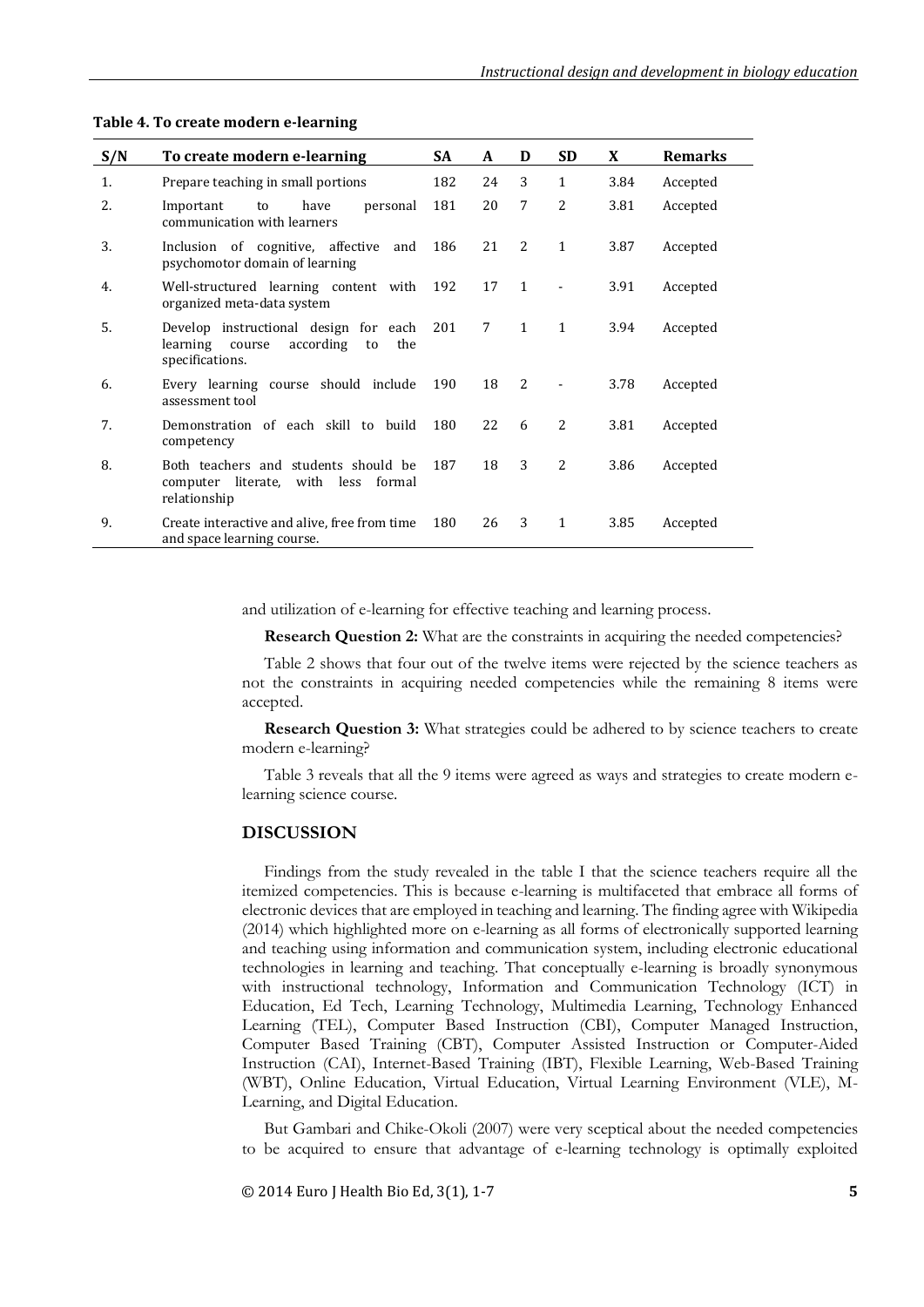considering the obstacles to the adoption and the use of ICT in higher institutions in Nigeria. They stated that Nigeria is not fully part of the Global University System (GUS). The GUS is an initiative to educate students through a satellite or wireless telecommunication infrastructure mostly using internet. This fact was collaborated by Unegbu (1999) about the absence of ICT experts, that high cost of training and retraining staff resulting in low ICT skills on the part of the teacher as a major obstacle. A close look at this propelled that elearning may not be different from scientific and technological innovative approaches that have been present in science but failed to produce significant impact in teaching and learning.

Table 2: The table revealed that four out of the twelve items of constraints in acquiring needed competencies were rejected by the science teachers as follows: awareness problem, lack of interest/resistance, information overload and no enough time to use ICT facilities. This indicates that they are aware of the roles of e-learning, interested in it and ever ready to make out time for it. This is in support to Abimbade et al (2003) stated that e-learning is an exciting, motivational and innovative front end to the internet, it provides users with a uniform and convenient means of assessing the wide variety of resources. The issue of information overload was rejected based on the fact that e-learning satisfy curricula and lesson objectives in which Lominadze et al (2010) stated that development of instructional design and objective is according to each learning, course specification.

On the contrary, the issue of high cost of ICT provision, poor computer literacy level, inadequate funding, and poor power supply were highly accepted as constraints. This agree with Ogunsola (2005) that stated the diffusion of ICT into Africa is at snail speed. This may be due to the fact that teachers may not have access to a computer either in the school or at home. Even when they have, there is a problem of electricity because electricity service in Nigeria is epileptic. This is to say that the availability, accessibility and the usage of ICT facilities remain considerably very low.

The findings on Research Question 3, itemized different strategies the science teacher should adhere to while creating modern e-learning. A well-structured learning content with organised meta-data system, inclusion of cognitive, affective and psychomotor domains of learning, as well as to develop instructional design for each learning course according to their specifications. The findings are also supportive of Lominadze *et al* (2010) that identified the importance of a well-structured content with inclusion of three domain of learning and the selection of instructional tools which depends on the specific features of a particular learning course.

# **CONCLUSION**

The study reveals the required competencies needed to be improved upon by science teachers in instructional design for effective teaching and learning of science in the tertiary institutions in Rivers State. It identified some constraints that affect the attainment of the required competencies. It also suggested some strategies to be adhered to create modern elearning. Obviously, e-learning will provide a means of resolving learning difficulties in science, but it should be designed to adapt to learners' need, satisfy curricula and societal aspiration.

# **REFERENCES**

- Abimbade, A; Aremu, A; and Adedola, G.O. (2003): Proving Information and Communication Technology (ICT) Environments for Teaching and Learning in the Nigerian Education System: In Bamisaiye, O. A; Nwazuoke, I.A; Okediran, A. (ed.) *Education. This Millennium – Innovations In Theory and Practice.* Macmillian Nigeria Publishers Limited; Ibadan, Nigeria.
- Gambari, A.I. and Chike-Okoli (2007): Availability and Utilization of ICT Facilities in Higher Institutions in Niger State, Nigeria; Information Technologist, Vol. 4(1).
- Jegede, O.J. (2005): Evolving a National Policy on Distance Education. An Agenda for Implementation Today, Vol.8 (3).
- Khan, B.A. (1997): Web Based Instruction (WBI). Englewood, Educational Technology Publications.

**6** © 2014 *Euro J Health Bio Ed,* **3**(1), 1-7